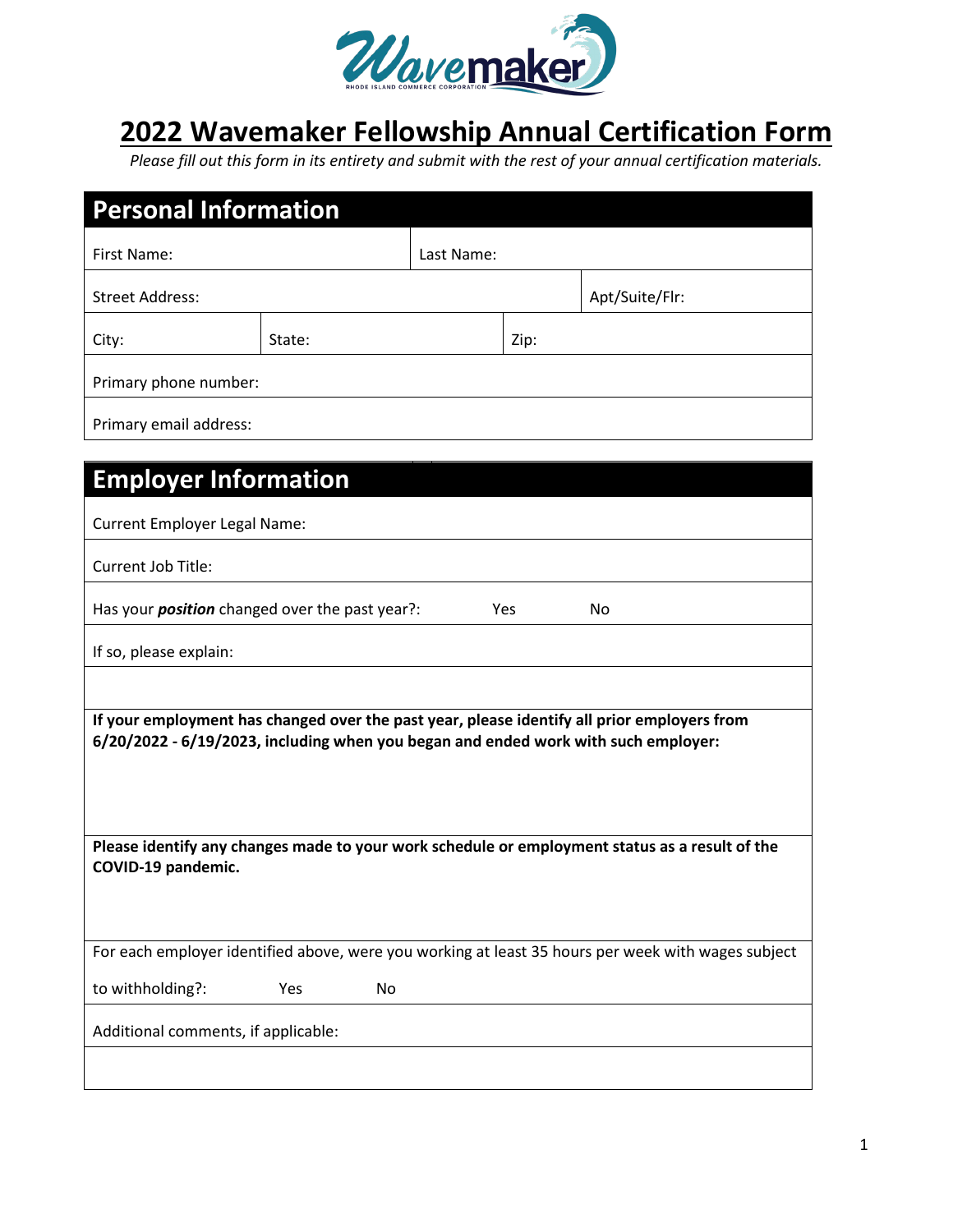

## **Student Loan Information**

Please outline your annual student loan debt responsibilities by completing the below grid. If you need additional room, please attach a file to this form in the same format as provided below.

*Note***:** *please only include minimum payments made. Any payments above the minimum will not be considered for reimbursement.*

| <b>Loan Servicer Name</b><br>(Note: Please do not list<br>individual loans within<br>accounts held by same Loan<br>Servicer) | Last 4 digits of<br>account number | <b>Total amount</b><br>remaining on loan | <b>Minimum required</b><br>monthly payment | <b>Total minimum</b><br>monthly amount<br>paid, 6/20/2022-<br>6/19/2023 |
|------------------------------------------------------------------------------------------------------------------------------|------------------------------------|------------------------------------------|--------------------------------------------|-------------------------------------------------------------------------|
| <b>EXAMPLE:</b><br>Navient loans 1-01-1-11                                                                                   | XXXXX1234                          | \$35,000                                 | \$320.25                                   | \$3,843                                                                 |
|                                                                                                                              |                                    |                                          |                                            |                                                                         |
|                                                                                                                              |                                    |                                          |                                            |                                                                         |
|                                                                                                                              |                                    |                                          |                                            |                                                                         |
|                                                                                                                              |                                    |                                          |                                            |                                                                         |
|                                                                                                                              |                                    |                                          |                                            |                                                                         |
|                                                                                                                              |                                    |                                          |                                            |                                                                         |

## **Please submit backup paperwork to verify all student loans outlined above, with the below specifications:**

- A student loan account summary for *each* student loan account submitted with your application.
	- o Account summaries must contain: loan provider, account holder information, total loan amount, interest rate, loan terms & payment schedule (including minimum monthly payment requirement)
	- o *Helpful hint: in most cases, the documents created by your loan provider that are sufficient for a mortgage application contain all required information. Additionally, monthly account statements for each month throughout the Service Period are also helpful.*
- Student loan payment history for *each* student loan account beginning after July 22, 2019. Please ensure we can see each transaction, by date.
- Any documentation that references a change in your payment terms (such as an Income Driven Repayment letter) over the past 12 months, if applicable.
- Any documentation that shows a change in ownership of loans- either because the loan servicer sold your loans, or due to a refinance, consolidation, etc.